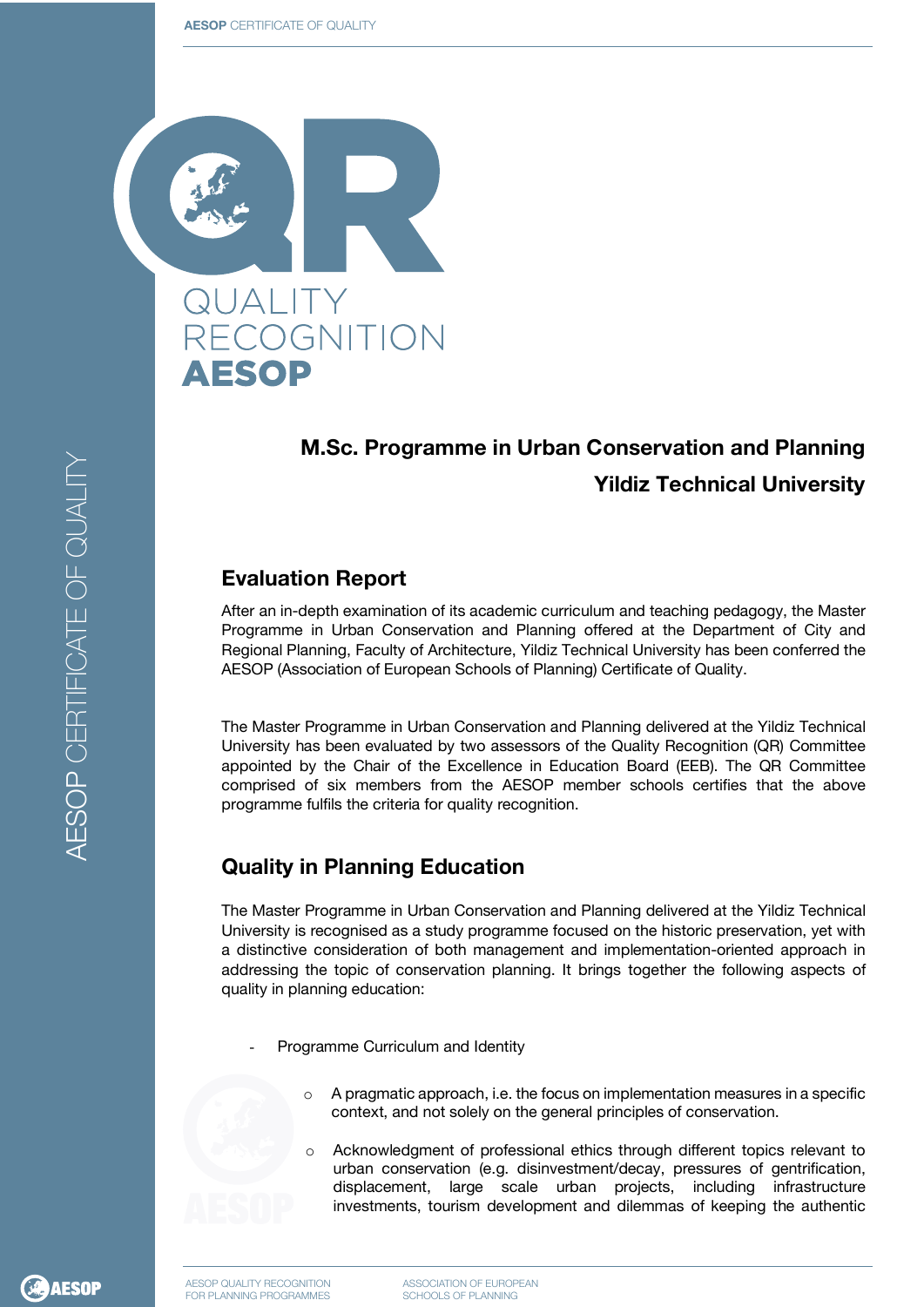

character) in relation to specified conceptual themes (e.g. sustainability, rights-based approaches in urban conservation, reduction of poverty, resilience).

- o A well-interlinked and content-coordinated system of subjects aimed at enabling a balance between planning issues and specific topics of urban conservation.
- Principles of Pedagogy
	- o Advanced models for providing the students with a broad research competence – from the basic skills for conducting fundamental research to those inherent in applied research and the dissemination of research results.
	- o Best practice examples of student/alumni/employer's engagement by enabling its members to develop stronger relations with the university's community, find mentorship and gain access to new professional networks.
	- $\circ$  Stimulation of the studio project as a tool for practical reasoning and practical judgement. Strengthening active and independent learning through an array of diverse student tasks (essays, seminars, studio work, thesis).

The AESOP Certificate of Quality and this Evaluation Report are valid for a period of six years (2020-2026).

**Daniel Galland** *Chair* AESOP Excellence in Education Board

**Ana Peric** *Assessor* AESOP Quality Recognition **Committee** 

**Maros Finka** *AESOP President* AESOP Quality Recognition **Committee**